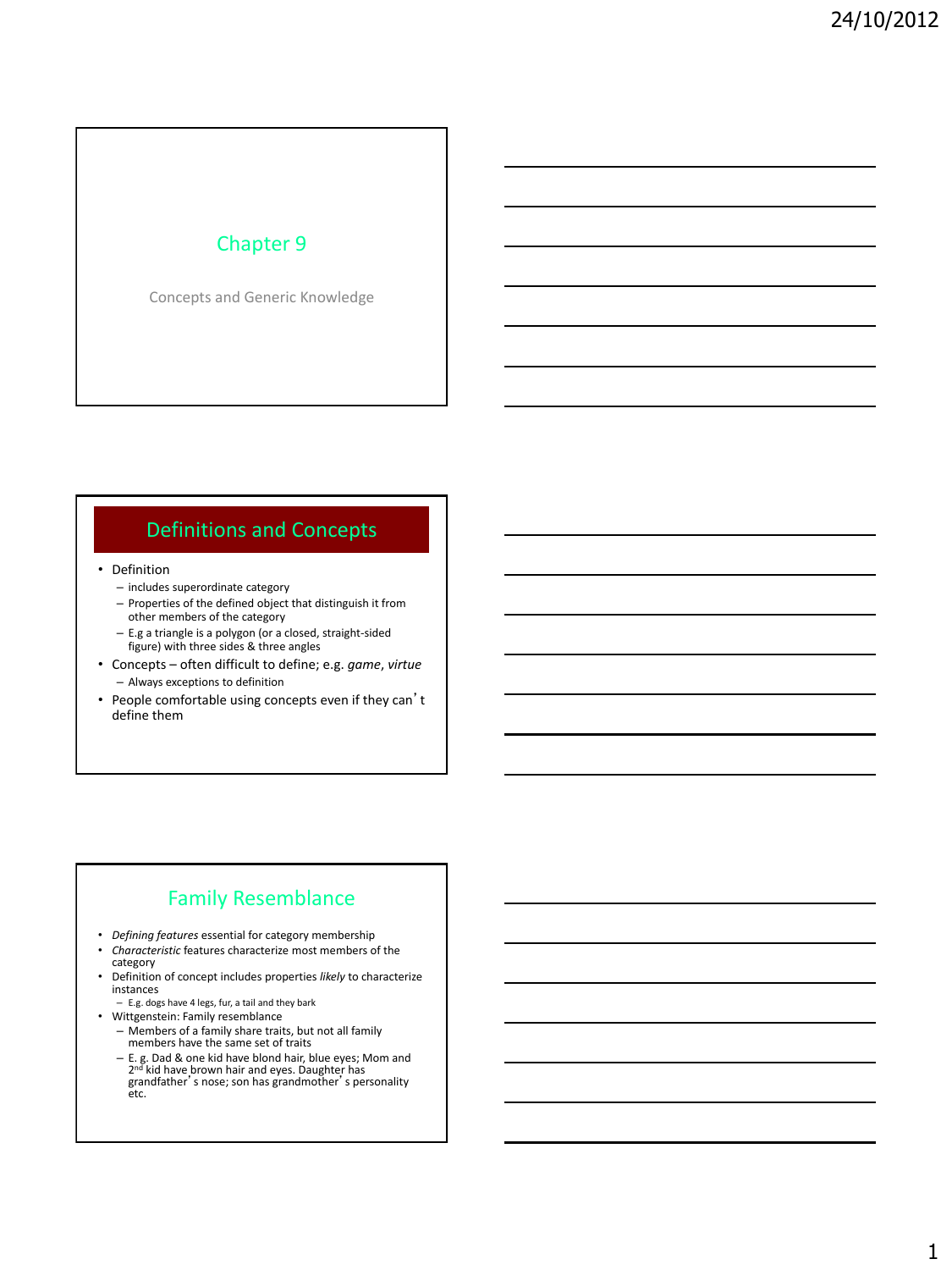### Family Resemblance - 2

- Family Resemblance
	- No *defining* features (features shared by all family members)
	- Matter of degree, not all-or-none
	- No *necessary* or *sufficient* properties
		- E.g. Triangle must have three sides which form a closed figure. Note: this is a definition. – (Properties are both necessary & sufficient.)

### Prototypes & Fuzzy Boundaries

- Specify "most typical" or most "average" example, E.g robin is typical bird *Prototype*
- Some birds are obviously birds; some birds are harder to classify, e.g. penguins swim & waddle but don't fly. Emus are large & don't fly.
- Different people may have different prototypes (typical bird in Nfld. vs typical bird in Brazilian jungle
- Prototypes = benchmarks or anchors
- Usually think about prototype

#### Prototypes & Fuzzy Boundaries - 2

- Categorization involves comparison between prototype and exemplar
- Some categories have fuzzy boundaries (e.g. celebrity)
	- Not clear who is and who is not a celebrity
- **Fuzzy boundaries**  $\rightarrow$  **graded membership**
- Graded membership: some members are more *typical* members of category
	- Items more similar to prototype = more typical members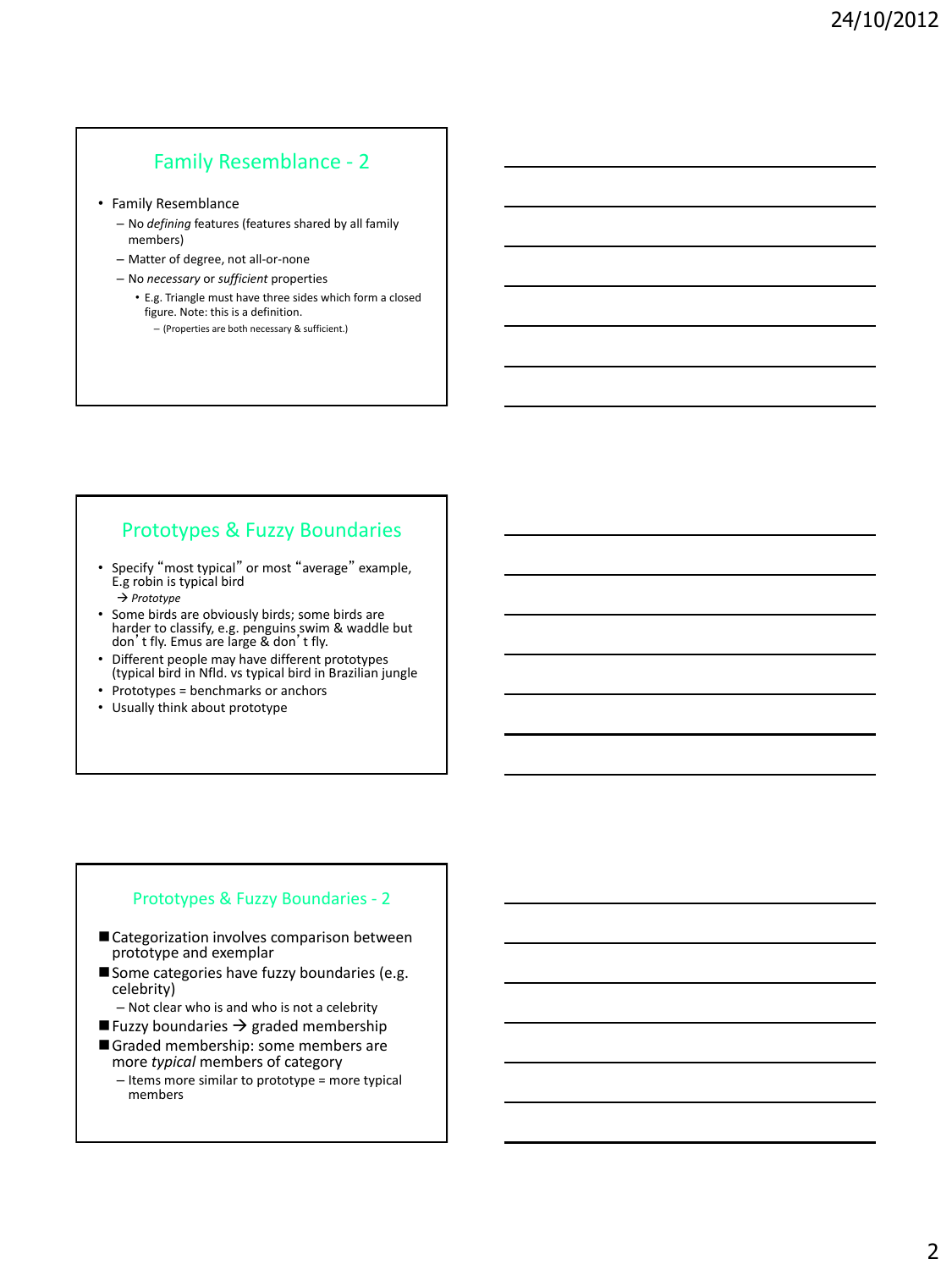## Testing the Prototype Notion

- Sentence verification Task: A robin is a bird.
- Latency (response time) depends on *Semantic*  Distance (number of connections to be traveled)
- Responses faster for true than false sentences (More connections to search for false sentences.)

### Testing the Prototype Notion - 2

- Typicality effects: "A robin is a bird" is faster than "A penguin is a bird"
- Explanation: distance from prototype
- Faster response when more features in common with prototype
- $\cdot$   $\rightarrow$  Circular argument. Need different measures of "typicality".
- If we can measure "typicality" in a variety of tasks and get similar effects  $\rightarrow$  don't have problem with circular argument.

### Testing the Prototype Notion - 3

- Variety of tasks converge
- "Typical" category members
	- give fastest RTs in sentence verification
	- are produced first in production task
	- are given highest typicality ratings
	- are best recalled in memory task,
	- are rated as the most attractive etc.
- Eliminates problem of circular argument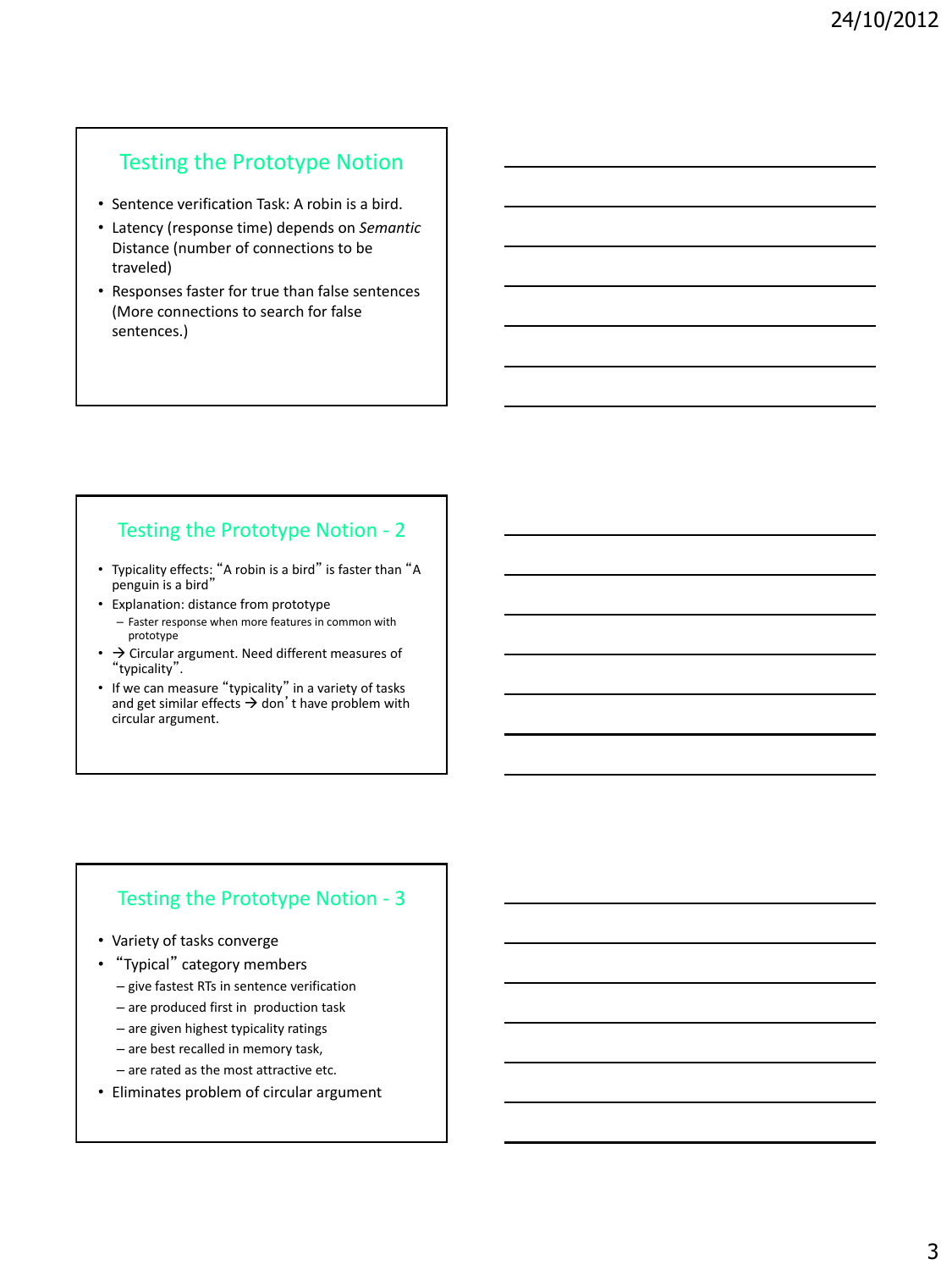#### Converging Evidence for Prototypes

- **•** Sentence Verification: faster responses for "typical" exemplars  $\rightarrow$  more similar to prototype
- Picture identification: Is next picture a dog? Get faster responses for "typical" exemplars of category
- Production Task: Ask Ss to produce exemplars from a<br>particular category. Most "typical" exemplars are produced first.
- Judgements of Category Membership: Items given higher ratings (more similar) are those that give fast responses in SV & PI tasks

#### Converging Evidence for Prototypes - 2

• Three-step task: ask people to make up sentences about categories. (E.g. Businessmen wear suits.)

- Es substituted either typical (prototype) or atypical
- category member,
- "Executives wear suits" vs. "Escort service owners wear suits" vs. "Independent home building contractors wear suits." – Ss rate new sentences on plausibility or silliness.
- Ratings reflected typicality of substituted words
	- "Executives…" more acceptable than "Escort service owners…"

### Basic Level Categories

- "Natural" level of categorization  $\rightarrow$  Basic level – Not too general & not too specific
- Answer question, "What is that?"
- Basic level categories named by single words; e.g. What kind of pet do you have? What furniture do you have in your apartment?
- Basic level categories used most often, learned first.
- Memory errors: recall basic-level word rather than more specific word which was presented & vice versa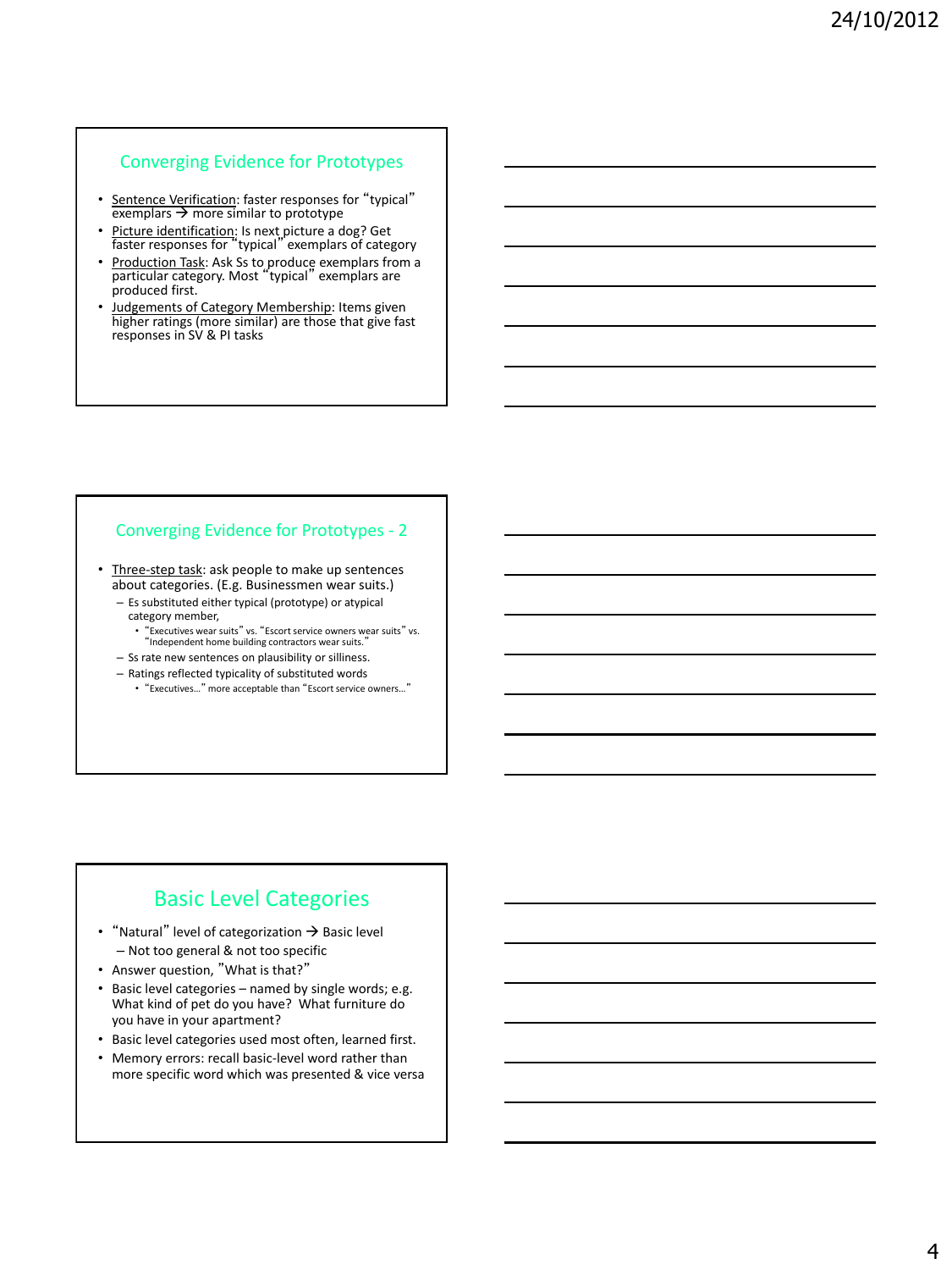## Analogies from Remembered Exemplars

- Prototype theory: always use the same prototype for comparison
- Categorization may depend on specific exemplars rather than prototype
	- *Exemplar-based reasoning*
	- Use of prototype or exemplar may depend on similarity of test item to exemplar, retrievability (frequency, recency etc.) of exemplar
	- E.g. doctor diagnosing might think of recent similar case

### Typicality Effects and Exemplars

- Exemplar theory: may use different exemplars depending on context & retrieval cues present
- If item is similar to typical exemplars, many items retrieved quickly  $\rightarrow$  rapid decision in sentence verification or classification task
- E.g. show robin-like (or starling-like) creature and ask if it is a bird. S recalls robin or sparrow or other typical bird & decides 'yes'.
- For penguin, emu, or ostrich, similar exemplar harder to retrieve.
- Fewer similar exemplars retrieved than if test exemplar is 'typical'.

### Typicality Effects and Exemplars - 2

- $\blacksquare$   $\rightarrow$  get faster response times for typical exemplars
- Less typical exemplars more difficult to retrieve in production task
	- Not primed, less interconnected
- Exemplar-based reasoning consistent with observed typicality effects
- Both exemplar theory & prototype theory can explain typicality effects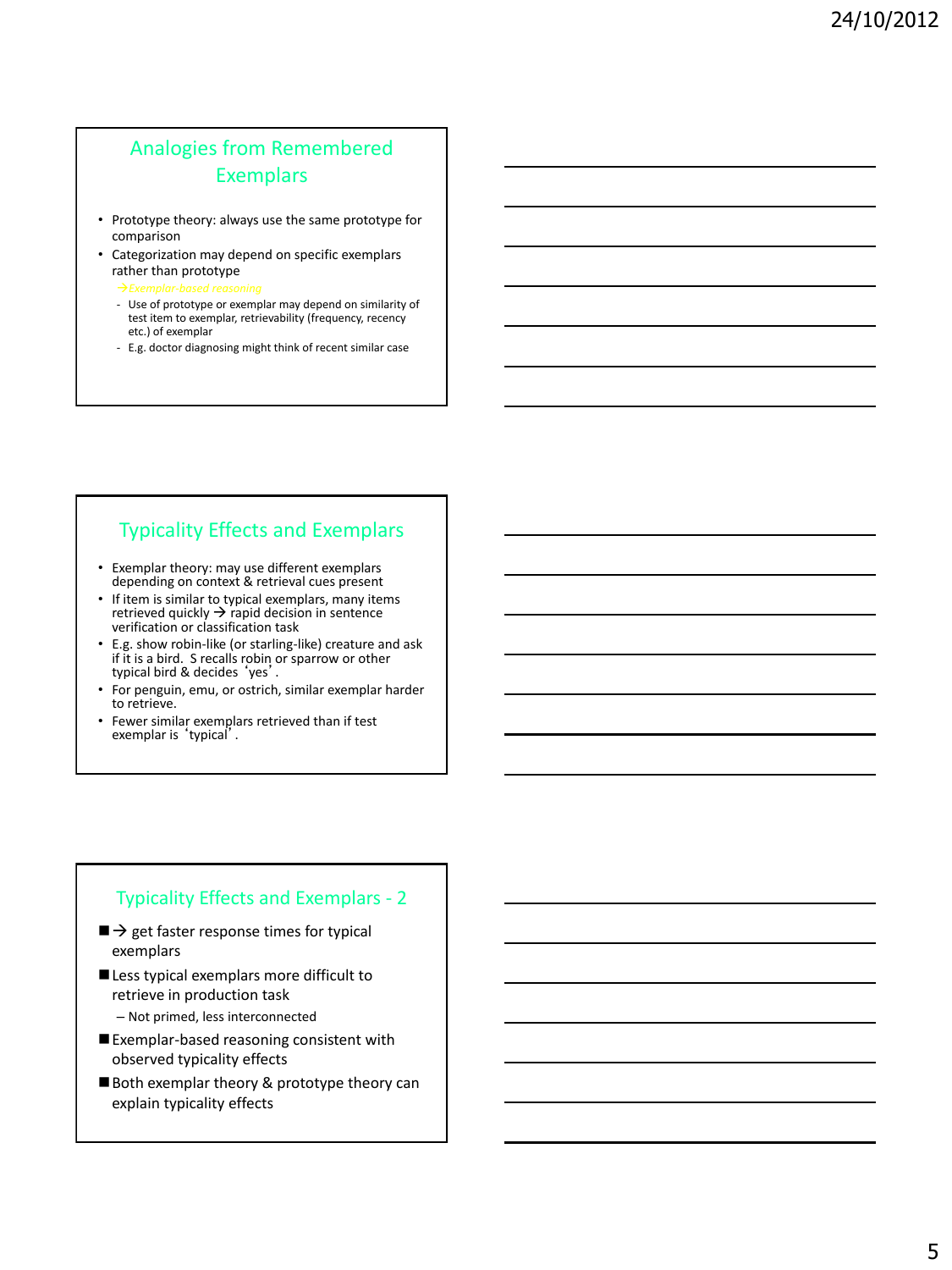### Typicality Effects and Exemplars - 3

- Prototypes do not preserve information about variability of category exemplars, but people do take variability into account.
- Exemplar-based reasoning can account for variability.
	- Retrieval of several exemplars, exemplar similar to test item.

# Analogies from Remembered Exemplars: Demo

MAUGH **LOUGH** 

- **BEDICE**
- **SONE**
- **BOUR**
- ROUCH

### Analogies from Remembered Exemplars: Demo - 2

- MAUGH:LAUGH vs. DAUGHTER
- LOUGH: TOUGH vs. COUGH vs. DOUGH vs. BOUGH vs. THROUGH etc.
- BEDICE: POLICE vs. DEVICE vs ALICE
- SONE: DONE vs. GONE vs. TONE
- BOUR: HOUR vs. FOUR
- ROUCH: TOUCH vs. COUCH vs. POUCH COVE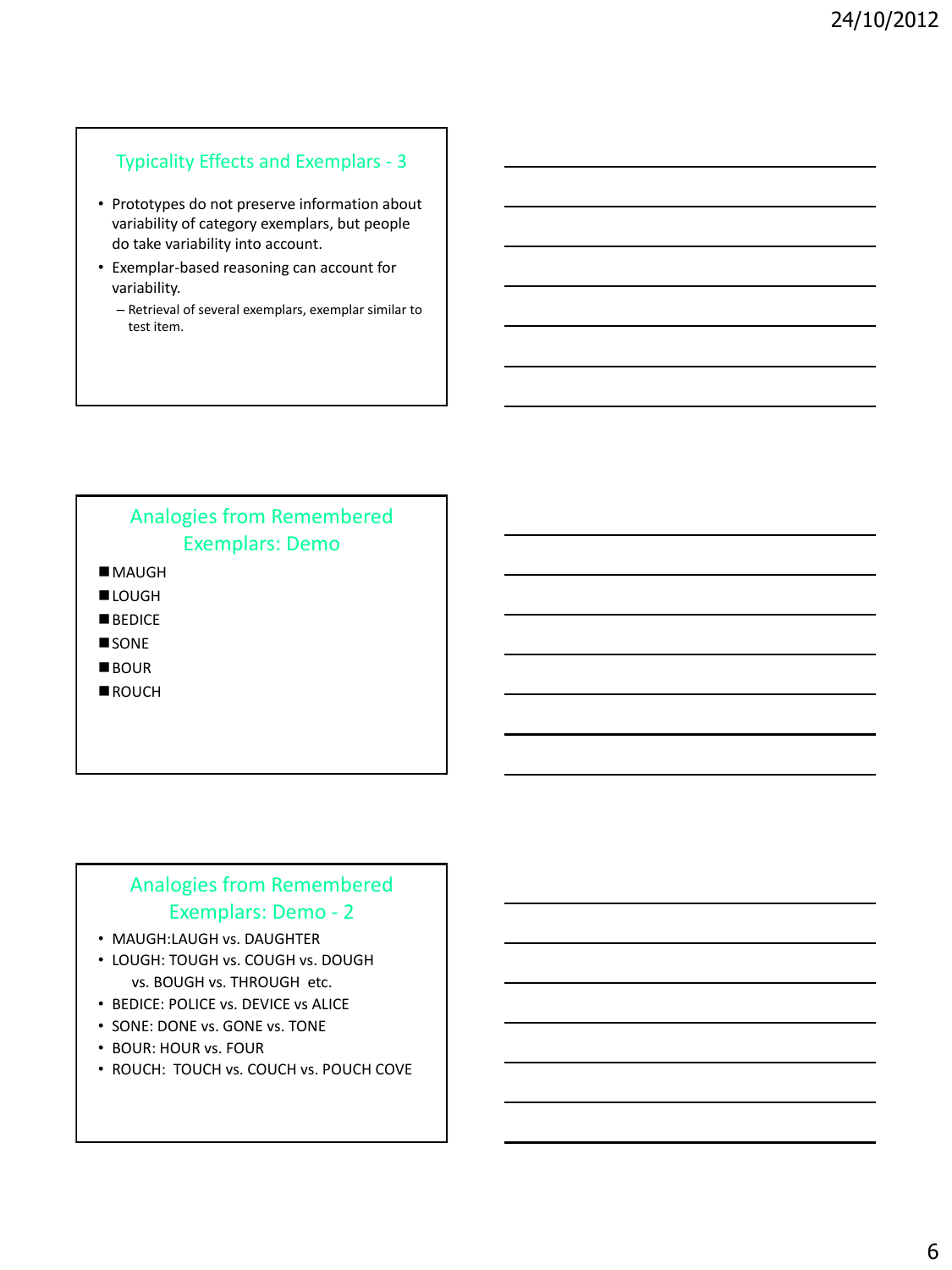### Exemplars & Variability

- Retrieving a number of category exemplars  $\rightarrow$ info about variability of category members
	- $-$  Info about variability  $\rightarrow$  category boundaries
	- Anthropologist finds skeleton that is somewhat similar to known dinosaurs, but has some differences.
- Prototype does not give information about variability

## Pliability of Mental Categories

- Mental categories not fixed like subject categories in MUN library catalogue.
- People can change perspective
	- Rate typicality of tropical birds, Chinese birds etc. Will get different typicality ratings than without special instructions.
- *Goal-derived categories* (categories established to meet specific criteria)
	- Things to take on a moose-hunting trip
- *Ad Hoc categories* (categories created in response to specific question)
	- Tourist attractions in Paris

#### Pliability of Mental Categories - 2

- Humans are very flexible &
- Use knowledge about both prototypes & exemplars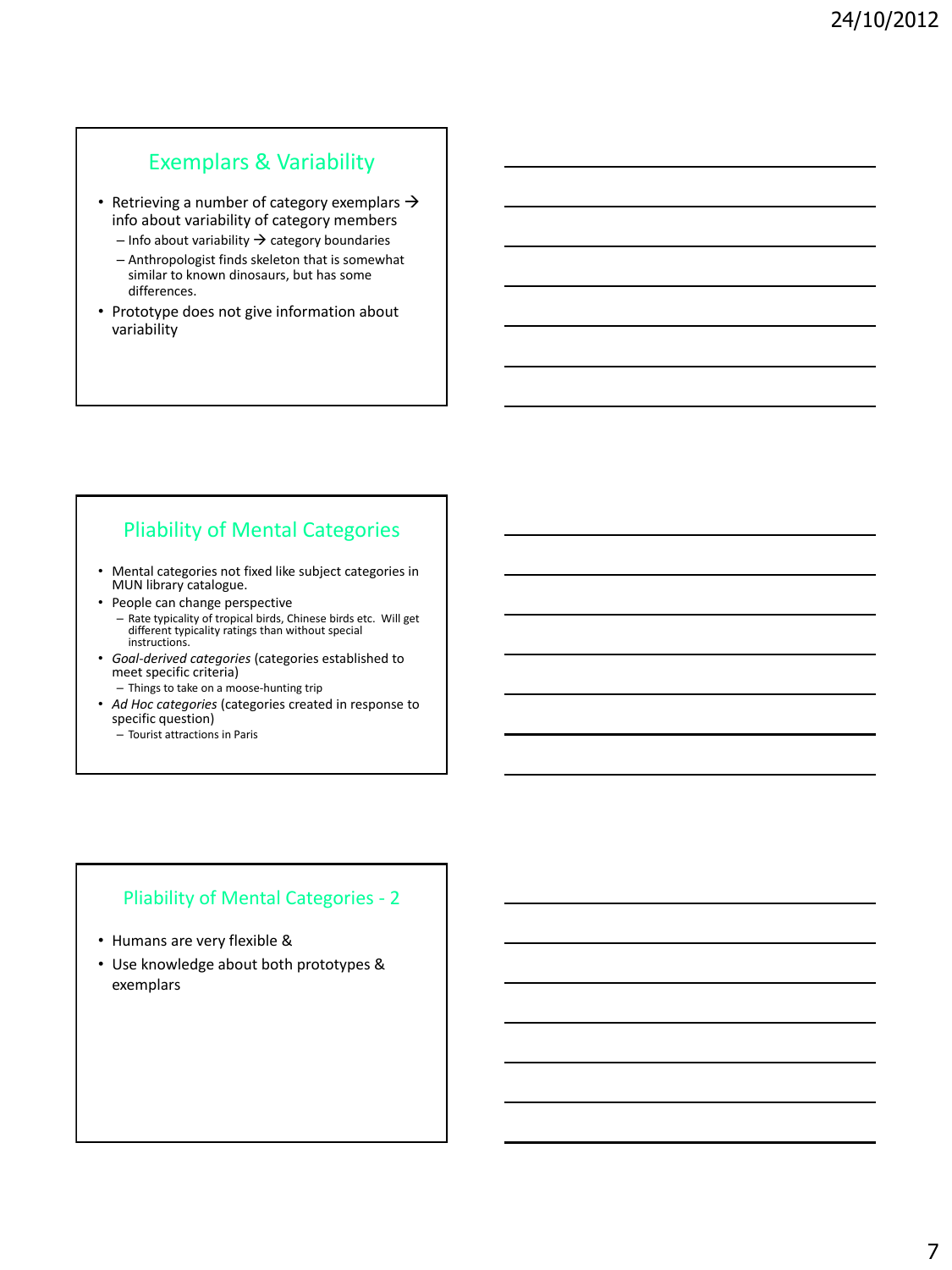

### Odd & Even Numbers

- Situation in which typicality and category membership ratings not correlated
- Categories "Odd Numbers" & "Even numbers" are well defined.
- Have Ss rate typicality of odd & even numbers
- Get consistent ratings with different numbers in each category rated differently
	- Higher numbers rated 'less typical' in each category than lower
	- numbers See Table page 289 of text
- Presence of clear category boundaries does not rule out use of other information in category membership judgements.

### Lemons & Counterfeit Money

- Situations in which typicality judgements do not correlate with category membership judgements
	- Whales more typical fish than sea lampreys, but whales are not fish & sea lampreys are.
- Category membership not necessarily judged by typicality.
- Take lemon, remove resemblance to lemons. (eg. Paint it, spray perfume on it, add sugar & flavouring, flatten it. Etc. Lemon no longer looks, smells or tastes like a lemon.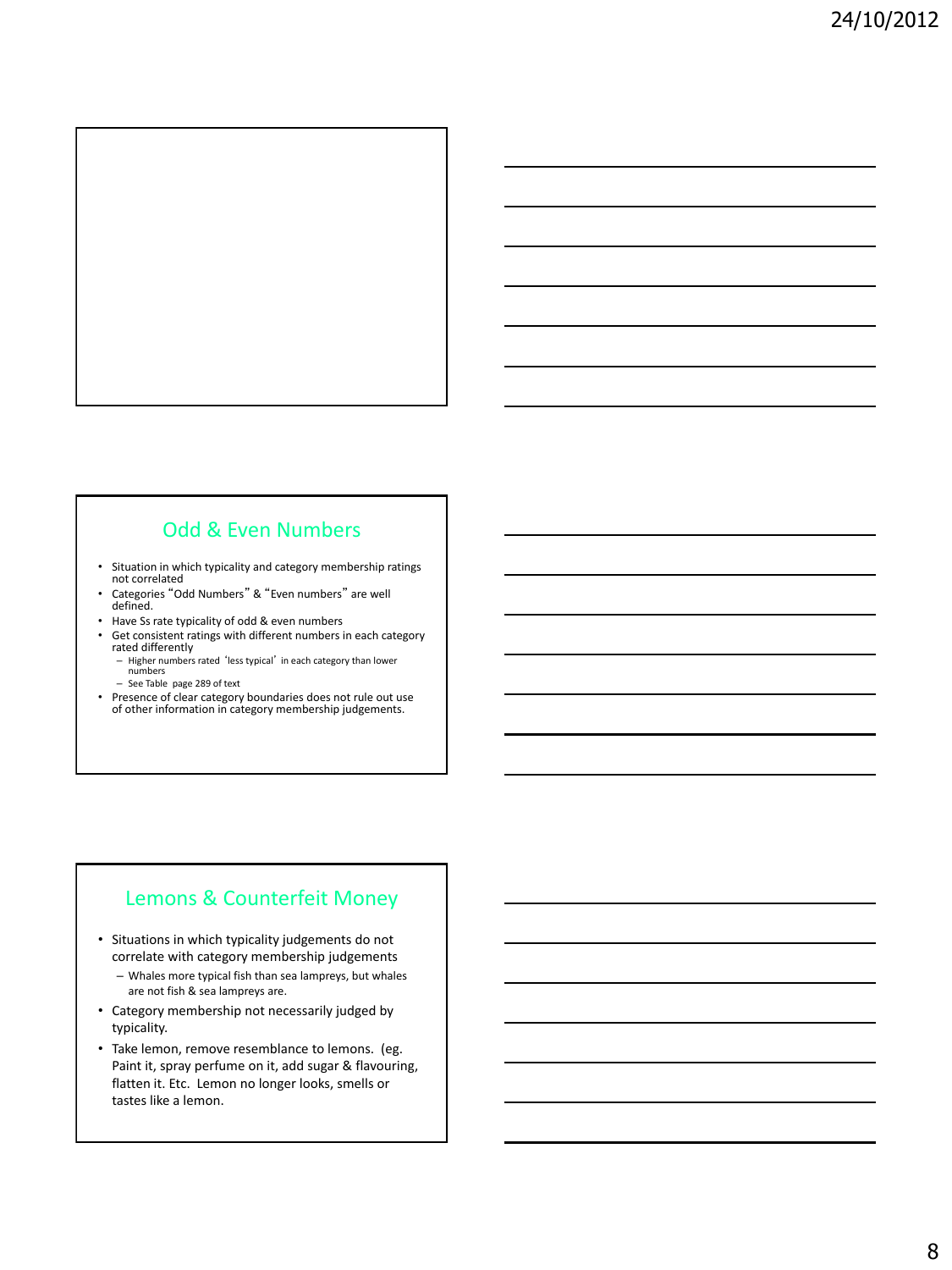### Lemons & Counterfeit Money - 2

- Counterfeit money or well made plastic lemon looks like real thing, but isn't.
- People understand difference between real think & realistic imitation
- Perceptual similarity is not defining characteristic of many concepts.
- Can have category membership without similarity (abused lemon) & recognition of nonmembership in spite of similarity (counterfeit money)
- Keil: asked children what makes something a coffee pot or a raccoon, could a toaster be turned into a coffee pot?

## Lemons & Counterfeit Money - 3

- Children understood that with certain modifications a toaster could be changed into a coffee pot, but a skunk could not be changed into a raccoon.
- We reason differently about living things & manufactured objects
- "Deep" features:
	- Counterfeit money not made by the mint.
	- Lemons grow on trees, are used to season food etc.
	- Raccoons are living things, don't have skunk parents. • Adults would understand about skunks & raccoons having different genes

### Lemons & Counterfeit Money - 4

- Essential properties: depend on a network of other beliefs about how things come to be (animals are born or hatched from eggs; real money produced by government)
- Concepts are part of a network of information about how objects in world relate to one another
	- Concepts about money depend on knowledge of government, banking, currency etc.
- Typicality not necessary nor sufficient for category membership.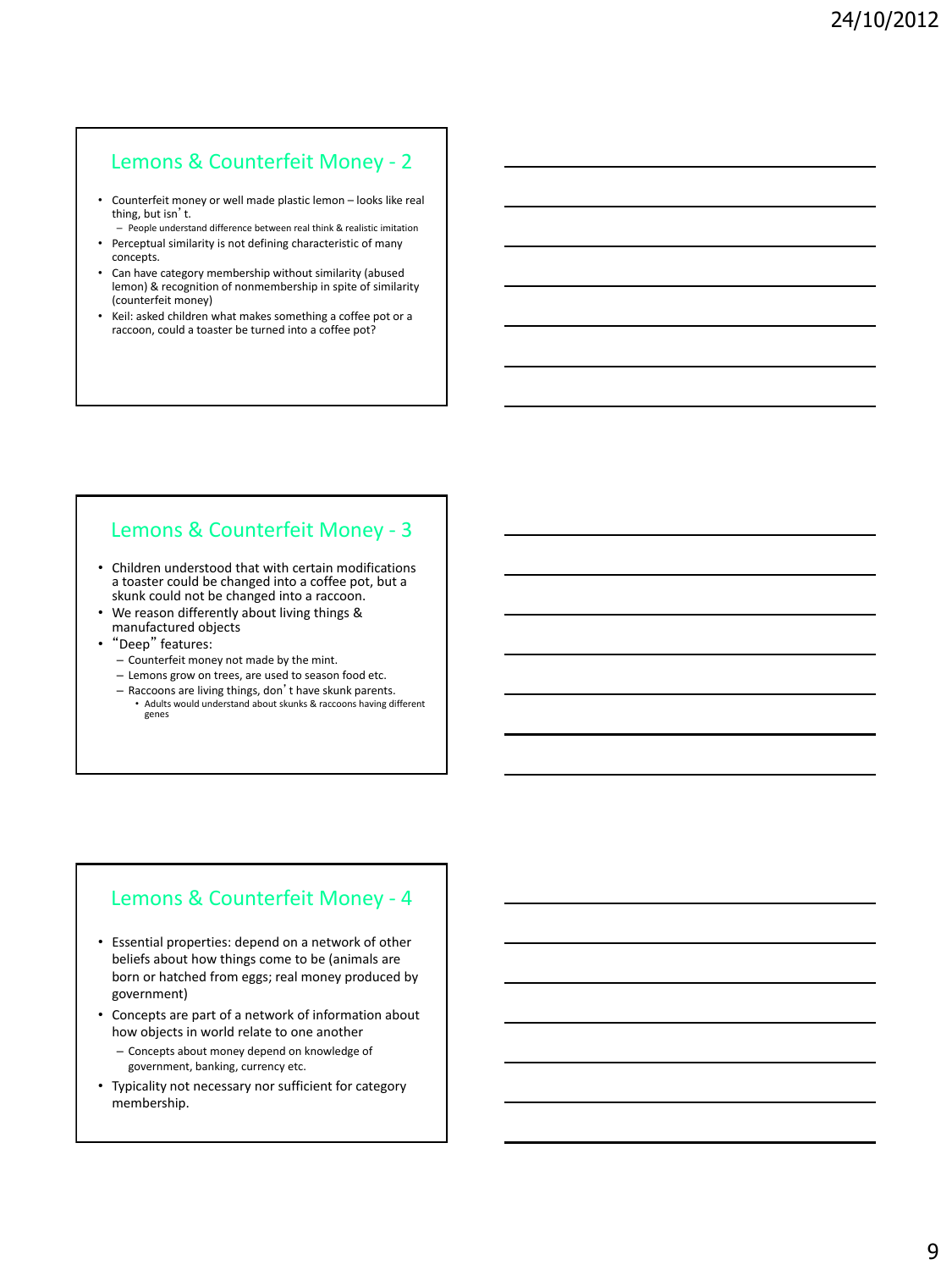### Complexity of Similarity

- Resemblance depends on context.
	- Identical twins: "not alike at all" (Speaker focuses on differences.)
	- Any two unrelated human beings are highly similar.
- Which features are important to consider depend on background knowledge & on category & situation.
	- Colour relevant to determining if fruit is lime or lemon, if blueberries are ready to pick or not.

## Complexity of Similarity - 2

• Background knowledge & situation - cont'd.

- Weight important for checked baggage, if one is traveling by air, but size important for carry-on bags or for travel by car or bus.
- Appearance important in detecting counterfeit money, but newly designed bills or coins, which look different from the old money, are readily accepted.
- In order to use category knowledge, must know essential or "deep" properties of category
- Human thinking highly flexible and adaptable

### Complexity of Similarity - 3

- When comparing objects, which features to compare depends on beliefs about concepts in question.
	- Importance of attribute depends on concept
		- Origin important for money, living things but not for manufactured items.
		- Exact colour relevant for artists paints or for decor, but not for buying radios or books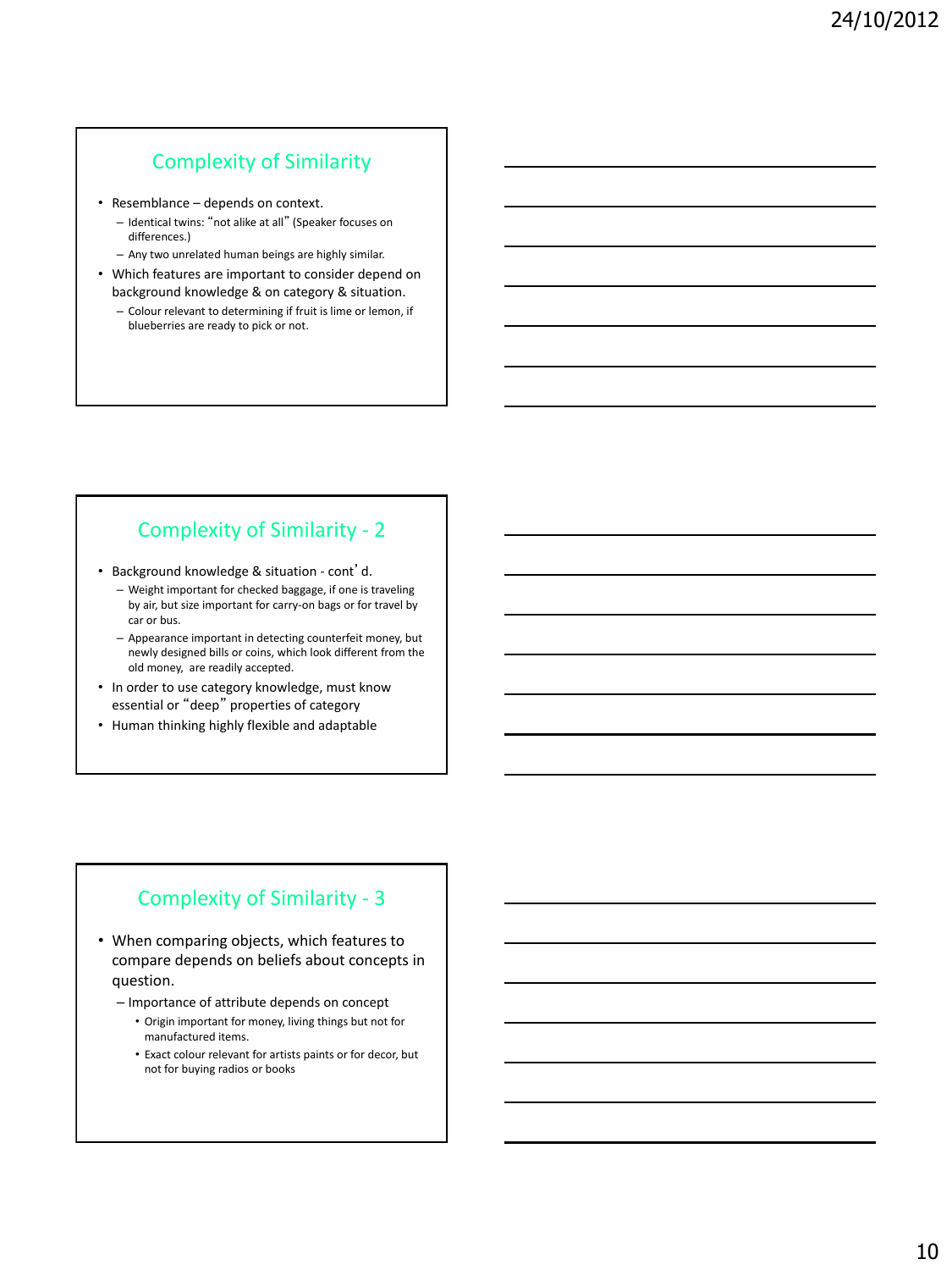#### Concepts as Theories about the World

- Concepts = theories about objects
	- Include exemplars, prototypes, beliefs & expectations
- To classify a new object…
	- Attend to features on basis of knowledge & beliefs
		- Encounter wild animal
		- See interesting plant
		- Meet new person
	- Responses based on how we categorize object or person or situation.

#### Concepts as Theories about the World - 2

- Responses to new person, situation or object based on prior experience, knowledge & beliefs about similar people, objects, situations.
- Concept = interconnected network of knowledge & beliefs about the world. Knowledge of any concept (emus, prototypes) involves knowledge about related concepts (penguins, robins & eagles or exemplars, similarity etc)
	- Concept = 'theory' about objects

## Category Coherence

- Properties of objects in a category linked in 'meaningful' manner
	- Birds fly, build nests in trees, lay eggs, migrate south in winter
- Easier to learn concepts if features are *coherent*
- ADD & ADHD defined by group of symptoms
	- Hyperactivity, inability to pay attention (to schoolwork), distractability (in school), impulsiveness, difficulty planning ahead & organizing oneself, etc.
		- no theoretical mechanism  $\rightarrow$  diagnosis is hit-or-miss
		- Features are not coherent  $\rightarrow$  controversy over diagnosis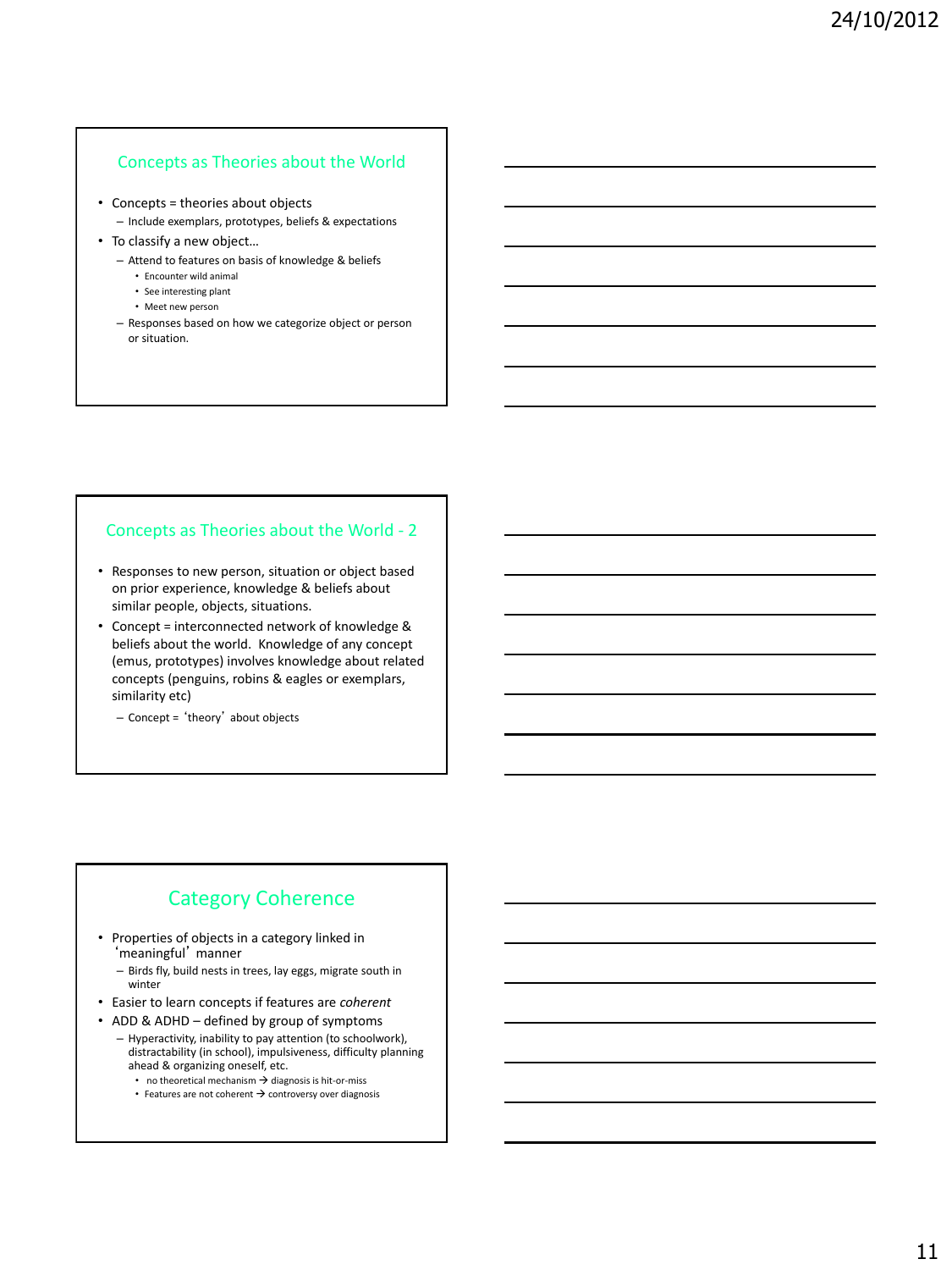### Category Coherence - 2

• Dyslexia – usually defined in terms of discrepancy between IQ & reading achievement.

- Difficulty learning to read and spell in presence of normal IQ
- There are dyslexic kids with high IQ and with low IQ
- There are children with low IQ who learn to read
- Children with Autism Spectrum Disorder often good spellers & decoders but don't understand what they read

### Concepts as Theories of the World

- Determine how easily we learn new concepts (hammer example in text)
- Influence category judgements – E.g. diagnosis of dyslexia and ADHD
- Shape reasoning about a concept.
	- School policies regarding special needs, importance of diagnosis
	- Assumption that children with dyslexia or ADHD need special teaching methods or behaviour management

### Categorization and Reasoning

#### $\blacksquare$  Categorization  $\rightarrow$  generalization

- Generalize from the category to specific exemplars, & vice versa
	- Unfamiliar bird  $\rightarrow$  assume it flies, builds nests in trees, lays eggs, has feathers rather than fur, etc.
	- Unfamiliar animal, resembles cat  $\rightarrow$  infer it is predator, has claws & teeth, can climb trees, gives birth to live young